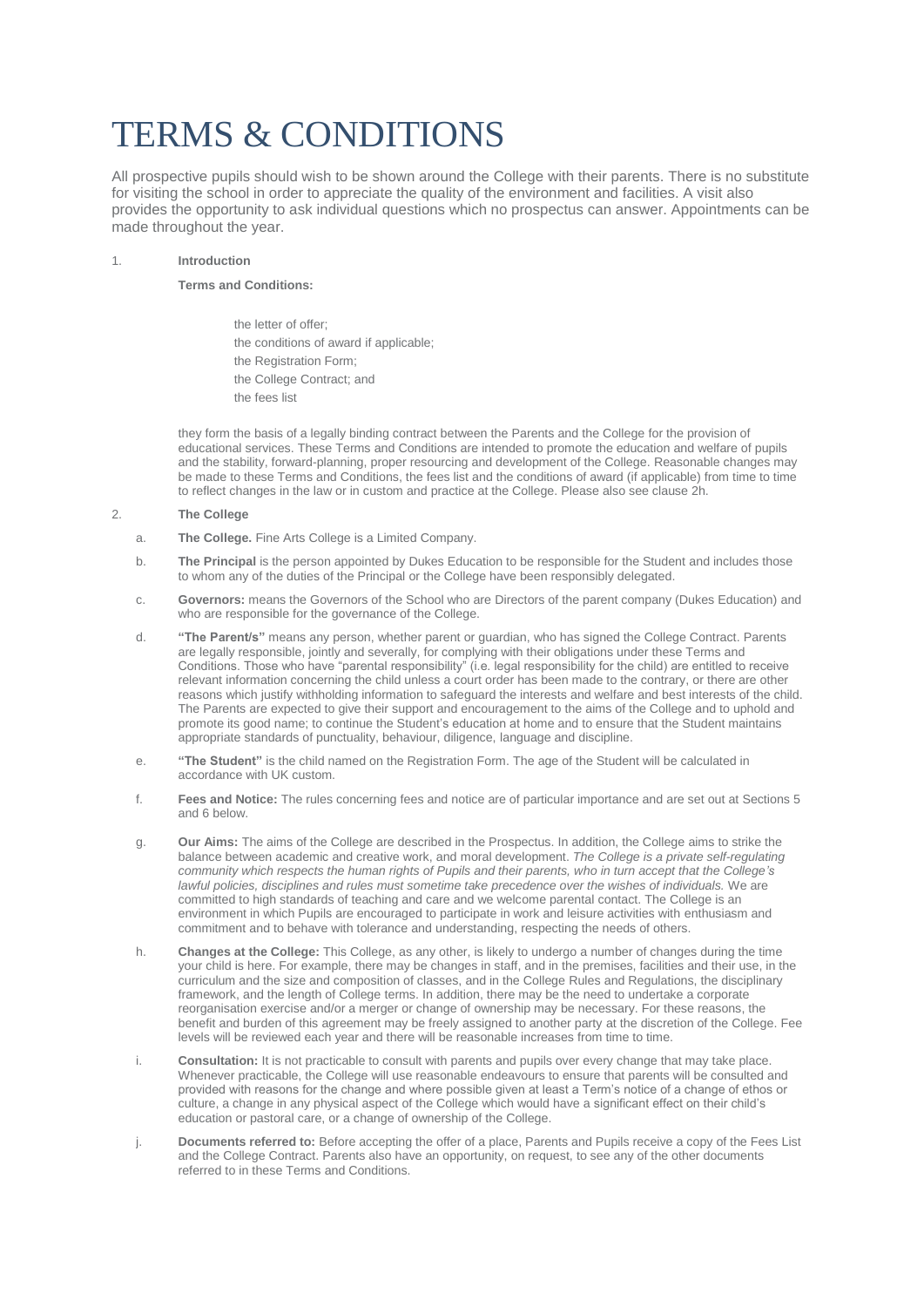#### 3. **Care and Good Discipline**

- a. **Pastoral Care** is a thread that runs throughout all aspects of life at this College and is directed towards the happiness, success, safety and welfare of each student and the integrity of the College community.
- b. **Communications with Parents:** Communications or instructions from one of the Parents or any person with Parental Responsibility shall be deemed by the College to be received from both Parents. This requirement does not apply to the giving of Notice for the Cancellation of the place or the Withdrawal of the Pupil from the College. Those persons who are required to consent to or to give Notice of Cancellation or Withdrawal are set out in clause 6a.
- c. **Principal's authority:** The Parents authorise the Principal to take and/or authorise in good faith all decisions which the Principal considers on proper grounds will safeguard and promote the Student's welfare.
- d. **Disclosures**: The Parents must, as soon as possible, disclose to the College in confidence.
	- any known medical condition, health problem or allergy affecting the Student;

• any history of a learning difficulty on the part of the Student or any member of his/her immediate family; • any disability, special educational need or any behavioural, emotional difficulty and/or social difficulty on the part of the Student;

• any family circumstances or court order which might affect the Student's welfare or happiness;

- any concerns about the Student's safety;
- any change in the financial circumstances of the Parents in receipt of a bursary from the College.
- e. **Physical Contact:** The Parents give their consent to such physical contact as may accord with good practice and be appropriate and proper for teaching and instructions and for providing comfort to a pupil in distress or to maintain safety and good order, or in connection with the Student's health and welfare. The Parents also consent to their child participating in contact and non-contact sports and other activities as part of the normal College and extra-curricular programme and acknowledge that while the College will provide appropriate supervision the risk of injury cannot be eliminated.
- f. **Emergency medical treatment:** The Parents authorise the Principal to consent on their behalf to the Student receiving emergency medical treatment where certified by an appropriately qualified person as necessary for the Student's welfare and if the Parents cannot be contacted in time. The Parents must comply with the Principal medical officer's recommendations which may include a reasonable decision to release the Student home or to his/her education guardian when he/she is unwell.
- g. **The Student's Health:** The Principal may at any time require a medical opinion or certificate as to the Student's general health where the Principal considers that necessary as a matter of professional judgement in the interests of the Student and/or the College community. The Parents must inform the Principal in writing if the Student has any known medical condition, health problem, disability or allergy or has been in contact with an infectious or contagious disease.
- h. **Medical Information:** Throughout a Student's time at the College, the First Aider shall have the right to disclose confidential information about the Student if considered to be in the Student's own interests or necessary for the protection of other members of the College. Such information will be given and received on a confidential, "needto-know" basis.
- i **Conduct and Attendance:** We attach importance to courtesy, integrity, manners and good discipline. The Student is expected to take a full part in the activities of the College, to attend punctually on each school day, to work hard, to be well behaved and to comply with the College Rules. Students will receive health and life skills education appropriate to age in accordance with the curriculum from time to time unless the Parents have given formal notice in writing that they do not wish their child to take part in this aspect of the curriculum.
- j. **Student's Rights:** A student of sufficient maturity and understanding has certain legal rights which the College must observe. These include the right to give or withhold consent in a variety of circumstances and certain rights of confidentiality and, usually, the right to have contact with both natural and adoptive Parents. If a conflict of interests arises between a Parent and a Student, the rights of, and duties owed to, the Student will in most cases take precedence over the rights of, and duties owed to, the Parent.
- k. **The Student Contract:** Each Student is supplied with a copy of the Student Contract giving information about the ethos and rules at the College. The purpose of the College Rules is to help every Student to know what is expected and to encourage courtesy and consideration for others. Each Pupil and Parent should read the Student Contract.
- l. **Provision of education:** The College will do all that is reasonable to provide an educational environment and teaching of a range, standard and quality which is suitable for each student and to provide education to at least the standard required by law in the particular circumstances. The College will exercise reasonable care and skill in providing educational services for the Student but cannot guarantee that the Student will achieve his/her desired examination results or that results will be sufficient to gain entry to other educational establishments.
- m. **Organisation of the curriculum:** We reserve the right to organise the curriculum and its delivery in a way which, in the professional judgement of the Principal, is most appropriate to the College as a whole. We will endeavour to inform the Parents of changes and the reasons for them as soon as practicable. If the Parents have specific requirements or concerns about any aspect of the Student's education or progress they should contact the Student's tutor, or other appropriate member of staff, as soon as possible, or contact the Principal in the case of a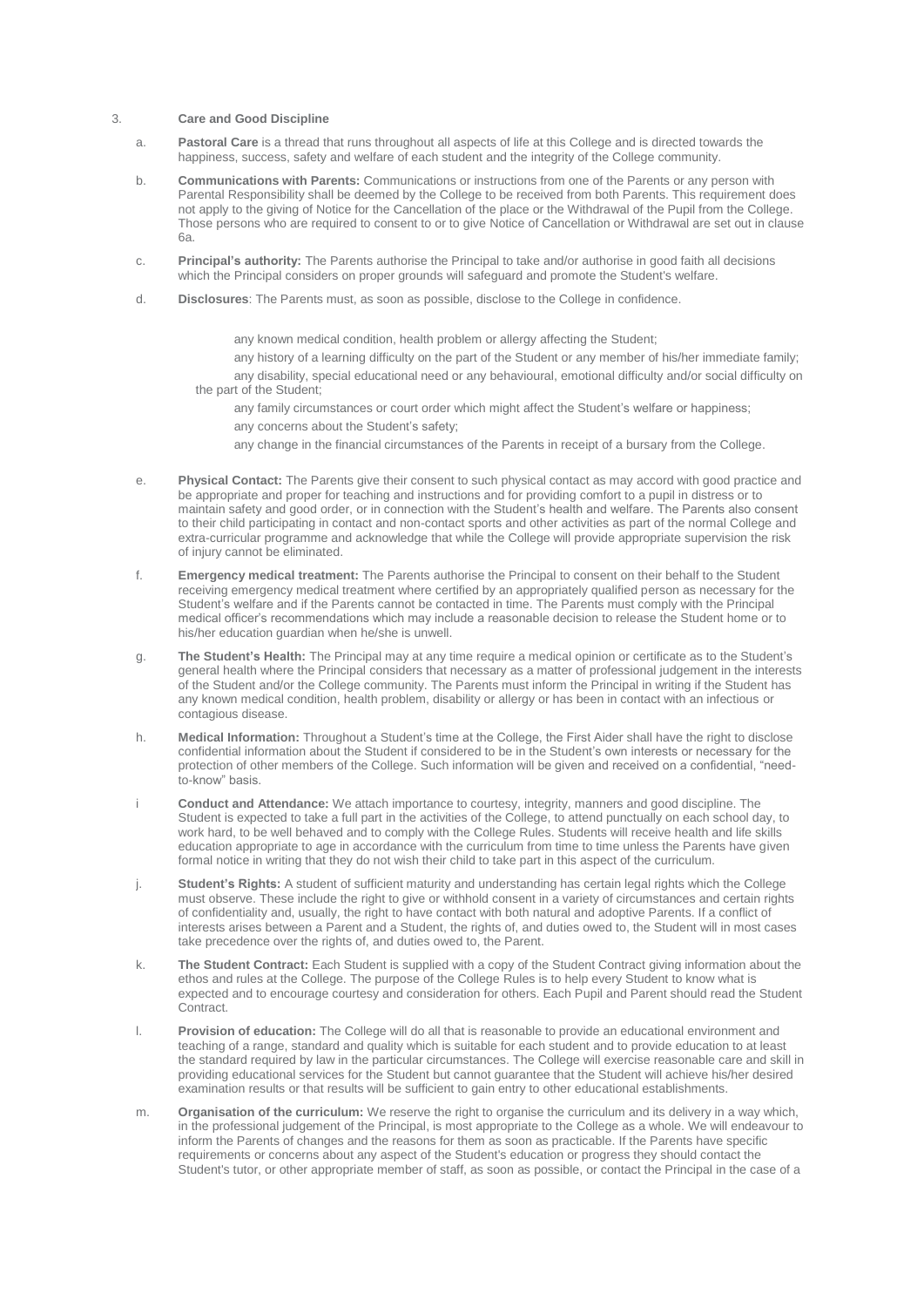serious concern.

#### 4. **Admission and Entry to the College**

- a. **Registration, Admission and Entry:** Applicants will be considered as candidates for admission and entry to the College when the Registration Form has been completed and returned to us and the non-refundable registration fee paid. Admission and entry will be subject to the availability of a place and the Students satisfying the admission requirements at the time. **"Admission"** occurs when Parents accept the offer of a place. **"Entry"** is the date when a student attends the College for the first time under this contract.
- b. **Equality:** The College is a mainstream co-educational day College for pupils aged 14-18 years. The College has a non-denominational ethos and welcomes staff and children from many different ethnic groups and backgrounds. Human Rights and Freedoms are respected. At present, our physical facilities for the disabled are limited but we will do all that is reasonable to ensure that the College's culture policies and procedures are made accessible to students who have disabilities and to comply with our legal and moral responsibilities under equality legislation in order to accommodate the needs of applicants and students who have disabilities for which, after reasonable adjustments, we can cater adequately.
- c. **Offer of a Place and Deposit:** A deposit (Acceptance Deposit) as shown on the Fees List for the relevant year for the relevant entry point will be payable when parents accept the offer of a place. The Acceptance Deposit will be retained in the bursary funds of the College until the completion of the course, at which point it will be made available to the payee upon request. If the deposit is not requested within 6 months of the end of the Student's final term it will permanently remain in the bursary fund. See also clause 6h.
- d. **Moving to the Sixth Form:** It is assumed that a Student will progress from GCSE to A Level and complete the Upper Sixth year at Fine Arts College. A Student moving into the Sixth Form will be interviewed for a place in the Sixth Form.

**Parents must give a Term's Notice in writing in accordance with the Provisions about Notice (in Section 6) if they do not intend their child to proceed to the next stage of the College, or a term's Fees in lieu of notice will be payable.**

## 5 **Fees and Extras**

- a. **Fees:** May include alone or in a combination any of the Registration Fee, the Acceptance Deposit, tuition fees, fees for extra individual tuition, examination fees, other supplements such as equipment, photographs or other items ordered by the Parents or the Student or charges arising in respect of educational visits, or damage where the Student alone or with others has caused wilful loss or damage to College property or the property of any other person (fair wear and tear excluded) or bank charges arising from default in Fees payment or late payment charges if incurred.
- b. **Supplements:** Extras include; **Fees for extra tuition; other extras** such as equipment, photographs, books and other items ordered by the Parent or the Student or incurred by the College and **charges arising in respect of educational visits**, and **damage** where a Student alone or with others has caused wilful loss or damage to college property or the property of any other person (fair wear and tear excluded) and late payment charges if incurred.
- c. **Payment of fees:** The Parents jointly and severally undertake to pay the Fees applicable to each Term directly to the College. Except where a separate agreement has been made between the Parents and the College for the deferment of payment of Fees, Fees for each Term are due and payable on the 15<sup>th</sup> August, 15<sup>th</sup> December and 15<sup>th</sup> March, prior to the approaching term. If an item on the bill is under query, the balance of the bill must be paid.
- d. **Exclusion for Non-Payment:** The College reserves the right to exclude the Student on three days' written notice if Fees are overdue for payment. If the Student is excluded for a period of 28 days, he/she will be deemed withdrawn without Notice and a Term's Fees in lieu of notice will be payable in accordance with Section 6. Exclusion in these circumstances is not a disciplinary matter and the right to a Governors' Review will not normally arise. The College may withhold any information, character references or property while Fees remain overdue but will not do so in a way that would cause direct, identifiable and unfair prejudice to the legitimate rights and interests of the Student.
- e. **Refund/Waiver:** Save where there is a legal liability including liability under a court order or under the provisions of this agreement to make a refund or reduction Fees will not be refunded, reduced or waived if:
	- the Student is absent through illness; or
	- a Term is shortened or a vacation extended; or

• the Student is released home before or after public examinations or otherwise before the normal end of a Term; or

• the College is temporarily closed due to adverse weather conditions; or

• for any reason other than exceptionally and at the sole discretion of the Principal in a case of genuine hardship.

See also Section 9 for information about events beyond the control of the parties.

f. **Payment of Fees by a third party:** An agreement with a third party (such as an employer, grandparent, stepparent without parental responsibility or third party credit provider) to pay the Fees or any other sum due to the College does not release Parents from any liability under these Terms and Conditions if the third party defaults or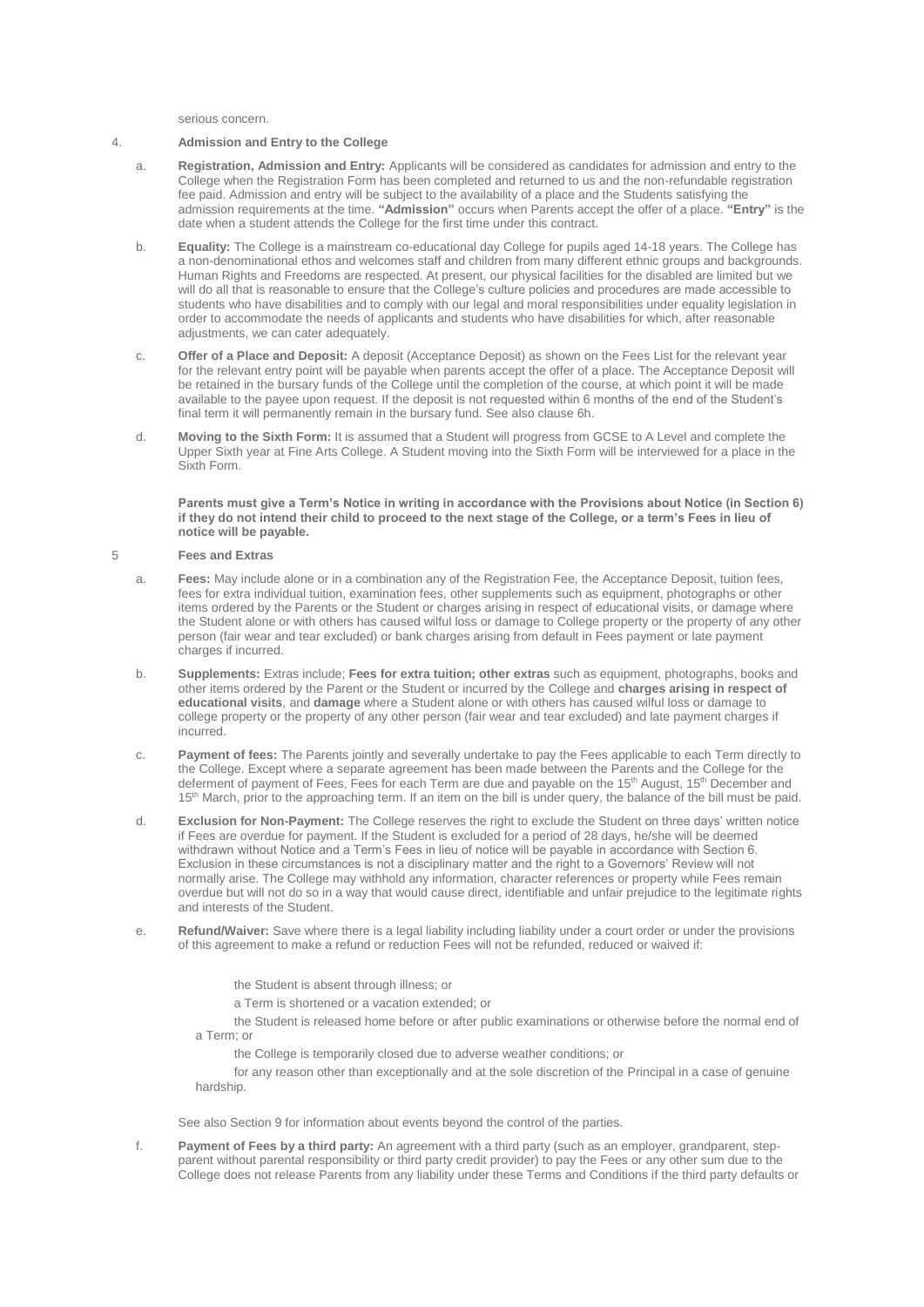affect the operation of these terms and conditions unless an express release has been given in writing signed by the Bursar. The College reserves the right to refuse a payment from a third party. All such payments received are accepted in good faith.

- g. **Late Payment:** Save where alternative provisions for the payment of interest are contained in a separate consumer credit agreement made between the Parents and the College, simple interest may be charged on a day-to-day basis on Fees which are unpaid. The rate of interest charged will be at up to 1.5% per month accruing on a daily basis which represents a genuine pre-estimate of the cost to the College of a default. The Parents shall also be liable to pay all costs, fees, disbursements and charges including legal fees and costs reasonably incurred by the College in the recovery of any unpaid Fees regardless of the value of the College's claim.
- h. **Part Payment:** Any sum tendered that is less than the sum due and owing may be accepted by the College on account only. Late payment charges will be applied to any unpaid balance of Fees, as set out in clause 5g.
- i. **Fee Increases:** Fees are reviewed annually and are subject to increase from time to time. If the Parents receive less than a Term's notice of a Fees increase they may give to the College written notice of withdrawal of the College within 21 days and will not be liable to pay Fees in lieu of Notice. The Acceptance Deposit will be refunded without interest less any sums owing to the College.
- j. **Scholarships and Bursaries:** Every scholarship and bursary is a discretionary privilege subject to high standards of behaviour, attendance and work on the College's part and to the Parents treating the College and the staff reasonably. The terms of a scholarship or bursary and in particular the terms upon which benefits may become repayable are set out in the conditions of award contained in the offer letter (where applicable) to Parents. The value of a scholarship shall be deducted from Fees before any bursary or other concession is calculated or assessed. A copy of the College's Bursary Policy is available on the College's website.
- k. **Instalments Arrangements:** An agreement by the College to accept payment of current and/or past and/or future Fees by instalments is concessionary and will be subject to separate agreement/s between Parents and the College. Where there are inconsistencies between these Terms and Conditions and those of any instalment agreement or invoice issued by the College to the Parents (as applicable), the terms and conditions of the instalment agreement or the invoice shall prevail.
- l. **Advance Payment of Fees Scheme:** The College offers an optional advance payment of college fees scheme. Details of the Scheme are available from the Bursar.
- m. **Money Laundering:** Legislation requires the College, in some circumstances, to obtain satisfactory evidence (such as sight of a passport) of the identity of the person who is paying the Fees.
- n. **Appropriation:** Save where the Parents expressly state the contrary, the College shall allocate payments made to the earliest balance on the Fees account. The Parents agree that a payment made in respect of one child may be appropriated to the unpaid account of any other child of those Parents.
- o. **Indemnity:** If the College is required to pay all or part of any sum received from a third party credit provider on behalf of the Parents, the Parents shall indemnify the College against all losses, expenses (including legal expenses) and interest suffered or incurred by the College.

## 6. **Events Requiring Notice in Writing**

- a. **Notice:** means (unless the contrary is stated in these Terms and Conditions) a Term's written notice given by:
	- i. both Parents; or
	- one of the Parents with the prior written consent of the other parent; and
	- any other person with Parental Responsibility

before the first day of Term addressed to and received by the Principal. It is expected that the Parents will consult with the Principal before giving Notice to withdraw the Student. The Parents should contact the College if no acknowledgement of the Notice is received from the College within seven days of the date of the Notice.

- b. **Provisional Notice** will only be accepted in exceptional circumstances and will only be valid in the term in which it is given and only when written and accepted by the Principal personally in writing. Provisional notice will not be accepted where the Parents are awaiting the outcome of applications to other schools or colleges.
- c. **Term** means the period between and including the first and last days of the relevant college term.
- d. **A Term's Written Notice:** means Notice given before the first day of a Term and expiring at the end of that Term. A Term's Written Notice must be given if the Parents wish to cancel a place after acceptance; or if the Parents wish to withdraw the Student who has entered the College; or if, following the GCSE or Lower Sixth year, the Student will not return for the following year even if he/she has achieved the required grades.
- e. **Half a Term's Notice:** means Notice given before the first day of Term expiring at half term, or notice given before half term expiring at the end of Term.
- f. **Fees in Lieu of notice:** in circumstances where the Parents have not given a Term's Written Notice, Fees in lieu of notice means Fees in full at the rate applicable for the next term following withdrawal and not limited to the parental contribution in the case of a scholarship, bursary or other award or concession. One Term's Fees in lieu of notice represents a genuine pre-estimate of the College's loss in these circumstances, and sometimes the actual loss to the College will be much greater. This rule is necessary to promote stability and the College's ability to plan its staffing and other resources.
- g. **Cancellation:** means the cancellation of a place at the College which has been accepted by the Parents and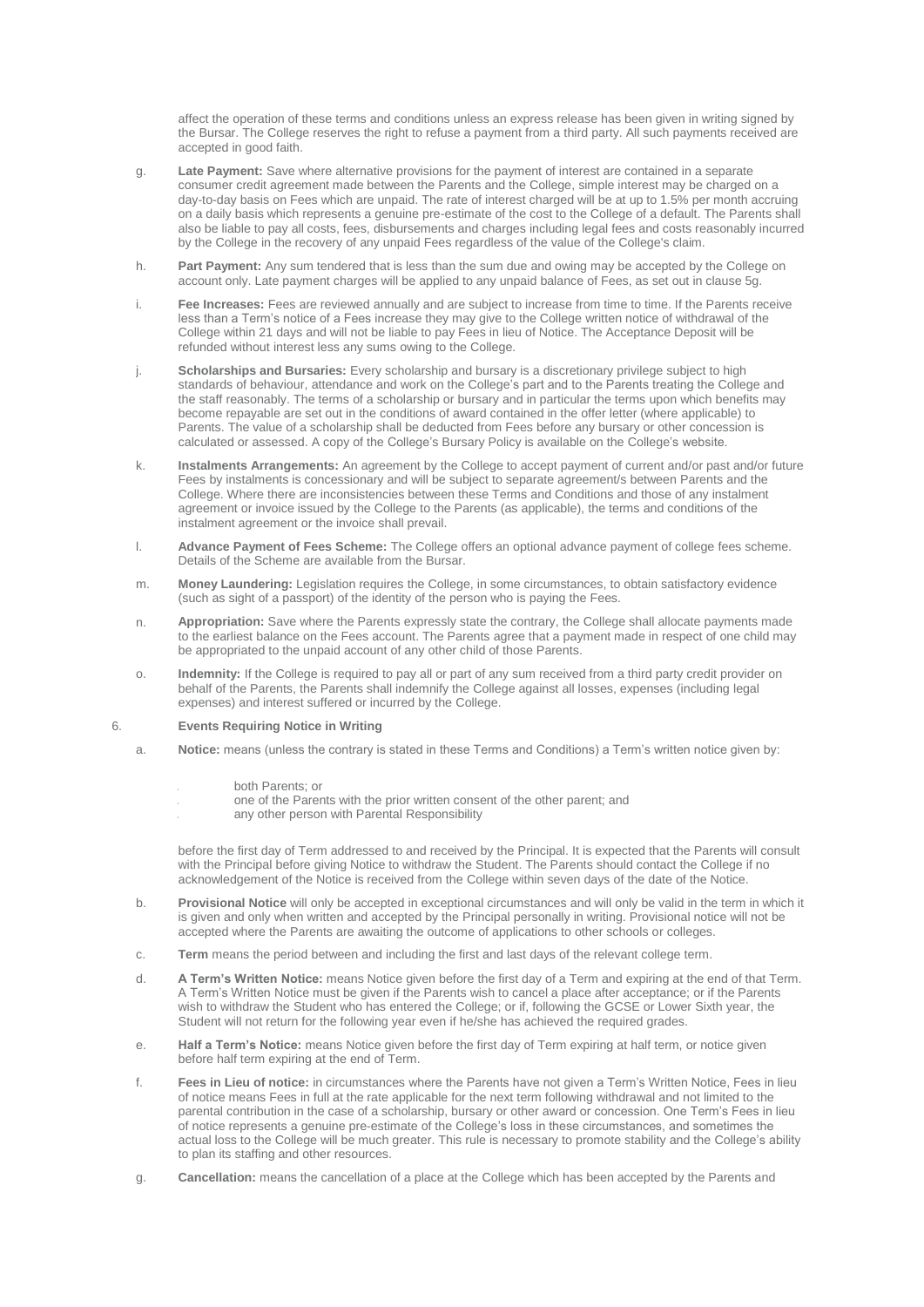which occurs before the Student enters the College or where the Student does not enter the College. Please see clause 4a for details of when entry to the College occurs.

- h. **Cancellation rights:** If the offer of a place and its acceptance are both made entirely at distance by means of post, fax or electronic communication without either parent meeting face to face with a member of the College staff during the contractual process the Parents may cancel this agreement at any time within 14 days of the date of the Acceptance Form. In such circumstances the Acceptance Deposit, if paid, will be refunded together with any Fees paid pro-rated if the College has provided any educational services under this agreement.
- i. **Cancelling Acceptance:** The College agrees to limit the Parents' liability to:

• A full Term's Fees at the rate payable for the Term of Entry (not limited to the parental contribution in the case of a scholarship, exhibition, bursary or other award or concession) payable as a debt immediately unless the place is filled immediately.

- j. **Withdrawal:** means the withdrawal of the Student from the College by the Parents or the Student with or without Notice required under these terms and conditions at any time after the Student has entered the College. Please see clause 4a for details of when Entry to the College occurs. Please see also clause 5d, clause 6l and clause 6m.
- k. **Withdrawal by the Parents:** If the Student is withdrawn on less than a Term's Written Notice, or excluded for more than 28 days for non-payment of Fees as set out in Clause 5d, Fees in lieu of notice less the Acceptance Deposit will be due and payable as a debt immediately unless the place is filled immediately and without loss to the College. T.
- l. **Withdrawal by the Pupil:** The Student's decision to withdraw from the College shall, for these purposes, be treated as a Withdrawal by the Parents.
- m. **Prior Consultation:** It is expected that the Parents or duly authorised education guardian will in every case consult personally with the Principal before Notice of Withdrawal is given by the Parents.
- n. **Discontinuing Extras:** Half a term's written notice is required to discontinue an extra or half term's Fees for the extra will be immediately payable in lieu as a debt.
- o. **Termination by the College:** The College may terminate this agreement on one full Term's notice in writing sent by ordinary post. The College will not terminate this agreement without good cause and full consultation with the Parents and also the Student (if of sufficient maturity and understanding). The Acceptance Deposit, will be refunded without interest less any outstanding balance of Fees.

## 7. **Discipline, Removal and Expulsion of a Student**

- a. **College Regime:** The Head Office provides authority to the Principal to impose a disciplinary regime and the Principal is entitled to exercise a wide discretion in relation to this regime and will exercise those discretions in a reasonable and lawful manner, and with procedural fairness when the status of the Student is at issue.
- b. **College Discipline:** The Parents hereby confirm that they accept the authority of the Principal and of other members of staff on the Principal's behalf to take all reasonable disciplinary or preventative action necessary to safeguard and promote the welfare of the Student and the College community as a whole. The College's disciplinary policy which is current at the time applies to all Students when they are on College premises, or in the care of the College, or otherwise representing or associated with the College, and also when away from College premises, or outside College hours.
- c. **Investigative Action:** A complaint or rumour of misconduct will be investigated. The Student may be questioned. All reasonable care will be taken to protect human rights and freedoms. In cases of serious breach of college discipline where a serious College sanction may lead to a suspension of 11 days or more, required removal or expulsion, the College will attempt to ensure that his/her Parents are informed as soon as reasonably practicable after it becomes clear that the Student may face formal disciplinary action, and also to make arrangements for the Student to be accompanied and assisted by a Parent, educational guardian or a teacher of the Student's choice.
- d. **Terminology:** In these Terms and Conditions "Suspension" means that a Student has been sent or released home for a limited period either as a disciplinary sanction or pending the outcome of an investigation or a Governors' Review. "Rustication" means releasing a Student home or to an education guardian for a specified period of time (usually a weekend) but without further disciplinary consequences. "Final Warning" means that the Student has committed a breach or breaches of the College's disciplinary policy and a further breach that would result in a suspendable offence will result in Expulsion. "Expulsion" means that the Student is required to leave the College permanently in the circumstances described in clause 7f below. "Removal" means that the permanent of the Student from the College is required in the circumstances described in clause 7h below. "Released home" means that the Principal has consented to the Student being away from College for a specified period of time. "Exclusion" means that the Student may not return to school until the arrears of Fees have been paid. "Exclusion" may also be used as a general expression covering any or all of the other expressions defined in this clause.
- e. **Sanctions:** The College's current policies on sanctions are available to Parents on request before they accept the offer of a place. These policies may undergo reasonable change from time to time but will not authorise any form of unlawful activity. Sanctions may include detention for a reasonable period, withdrawal of privileges, gating, Rustication or Suspension, a Final Warning or alternatively being Removed or Expelled.
- f. **Expulsion:** The Student may be formally expelled from the College if it is proved on the balance of probabilities that the Student has committed a very grave breach of discipline or a serious criminal offence. Expulsion is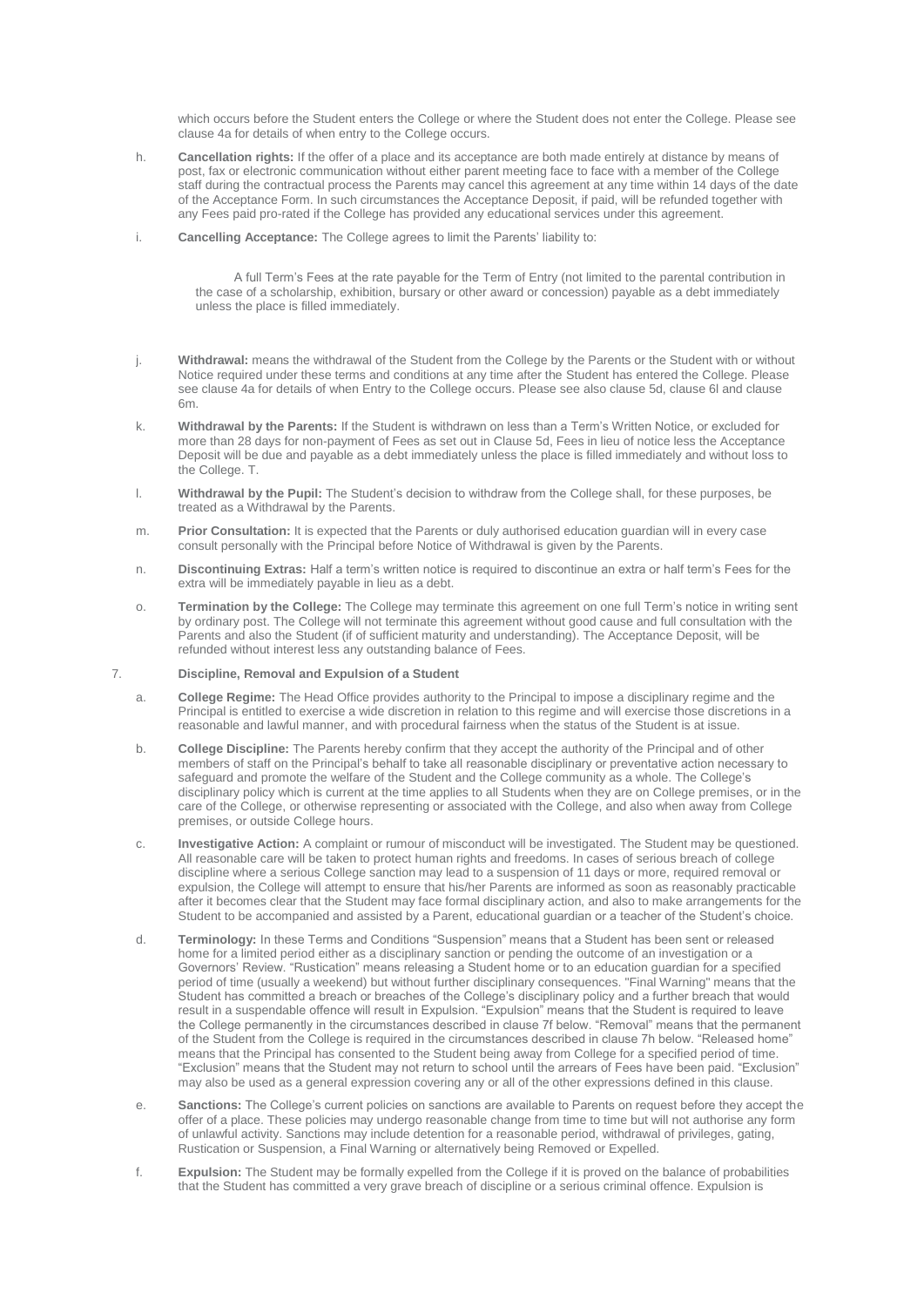reserved for the most serious breaches. The Principal shall act with procedural fairness in all such cases. The Principal's decision to expel shall be subject to a Governors' Review if requested by the Parents. The Parents will be given a copy of the Review procedure current at the time. The Student shall be suspended from the College pending the outcome of the Review. See Clause 7l and 7m.

- g. **Fees After Expulsion:** If the Student is expelled, there will be no refund of the Acceptance Deposit or of Fees for the current or past terms. There will be no charge to Fees in lieu of notice but, save for any contrary provisions in any other agreement made between the Parents and the College, all arrears of Fees and any other sums due to the College will be payable.
- h. **The Parents may be required to remove the Student permanently from the College if, after consultation with the Parents and if appropriate the Student, the Principal is of the opinion that:**

• **by reason of the Student's conduct, behaviour or progress, the Student is unwilling or unable to benefit sufficiently from the educational opportunities and/or the community life offered by the College; or**

• **if the Parents have treated the College or members of its staff unreasonably; then**

**in these circumstances, and at the sole discretion of the Principal, Withdrawal of the Student by the Parents may be permitted as an alternative to Removal being required. The Principal shall act with procedural fairness in all such cases, and shall have regard to the interests of the Student and the Parents as well as those of the College. The Principal's decision to require the Removal of the Student shall be subject to a Governors' Review if requested by the Parents. The Parents will be given a copy of the Review procedure current at the time. The Student shall be suspended from the College pending the outcome of the Review. See Clauses 7l and 7m.**

- i. **Fees Following Removal:** If the Student is removed or withdrawn in the circumstances described in Clause 7h, the provisions relating to Fees shall be as set out in Clause 7g.
- j. **Discretion of the Principal:** The decision to Exclude, Suspend or require Removal or Expel a Student and the manner and form of any announcement shall be at the sole discretion of the Principal who will act fairly when exercising his discretion. In no circumstances shall the College or its staff be required to divulge to Parent/s or others any confidential information or the identities of Students or others who have given information which has led to Suspension, the requirement to Remove or Expulsion or which the Principal has acquired during an investigation
- k. **Leaving Status:** The College reserves the right to record the leaving status of the Student on the Student's file immediately after Expulsion or Removal or Withdrawal.
- l. **Governors' Review:** In the event of Expulsion or of a Student's Removal being required, Parents may ask for a Governors' Review of the decision. The Parents cannot request a Governors' Review regarding a decision to Suspend a Student unless the Suspension is for 11 college days or more, or would prevent the Student taking a public examination. The request must be made as soon as possible and in any event within seven days of the decision being notified to the Parents. The Parents will be entitled to know the names of the Governors who make up the Review Panel.
- m. **Review Procedure:** The Principal will advise the Parents of the procedure (current at that time) under which a Governors' Review shall be conducted by a panel of three Governors. If the Parents request a Governors' Review, the Student will be suspended from the College until the review procedure has been completed. While suspended, the Student shall remain away from College and will have no right to enter College premises during that time without written permission from the Principal. A Governors' Review will be conducted under fair procedures in accordance with the requirements of natural justice.
- n. **Access:** A Student who has been Withdrawn, Excluded, Suspended, Removed or Expelled from the College has no right to enter College premises without the written permission of the Principal.

## 8. **Events Beyond the Control of Parties**

- a. **Force Majeure:** An event beyond the reasonable control of the parties to this agreement is referred to below as a "Force Majeure Event" and shall include such events as an act of God, fire, flood, storm, war, riot, civil unrest, act of terrorism, strikes, industrial disputes, outbreak of epidemic or pandemic disease, failure of utility service or transportation.
- b. **Notification:** If either party to the Agreement is prevented from or delayed in carrying out its obligations under this Agreement by a Force Majeure Event, that party shall immediately notify the other in writing and shall be excused from performing those obligations while the Force Majeure Event continues.
- c. **Continued Force Majeure:** If a Force Majeure Event continues for a period greater than 90 days, the party who has provided notification under clause 9b above shall notify the other of the steps to be taken to ensure performance of this Agreement.
- d. **Termination:** If the Force Majeure Event continues for a total period greater than 120 days, the party in receipt of notification under clause 9b may terminate this agreement by providing at least three working days' notice in writing to the other party.

## 9. **General Conditions**

a. **Special Precautions:** The Principal needs to be aware of any matters that are relevant to the Student's security and safety. The Principal must therefore be notified in writing immediately of any court orders or situations of risk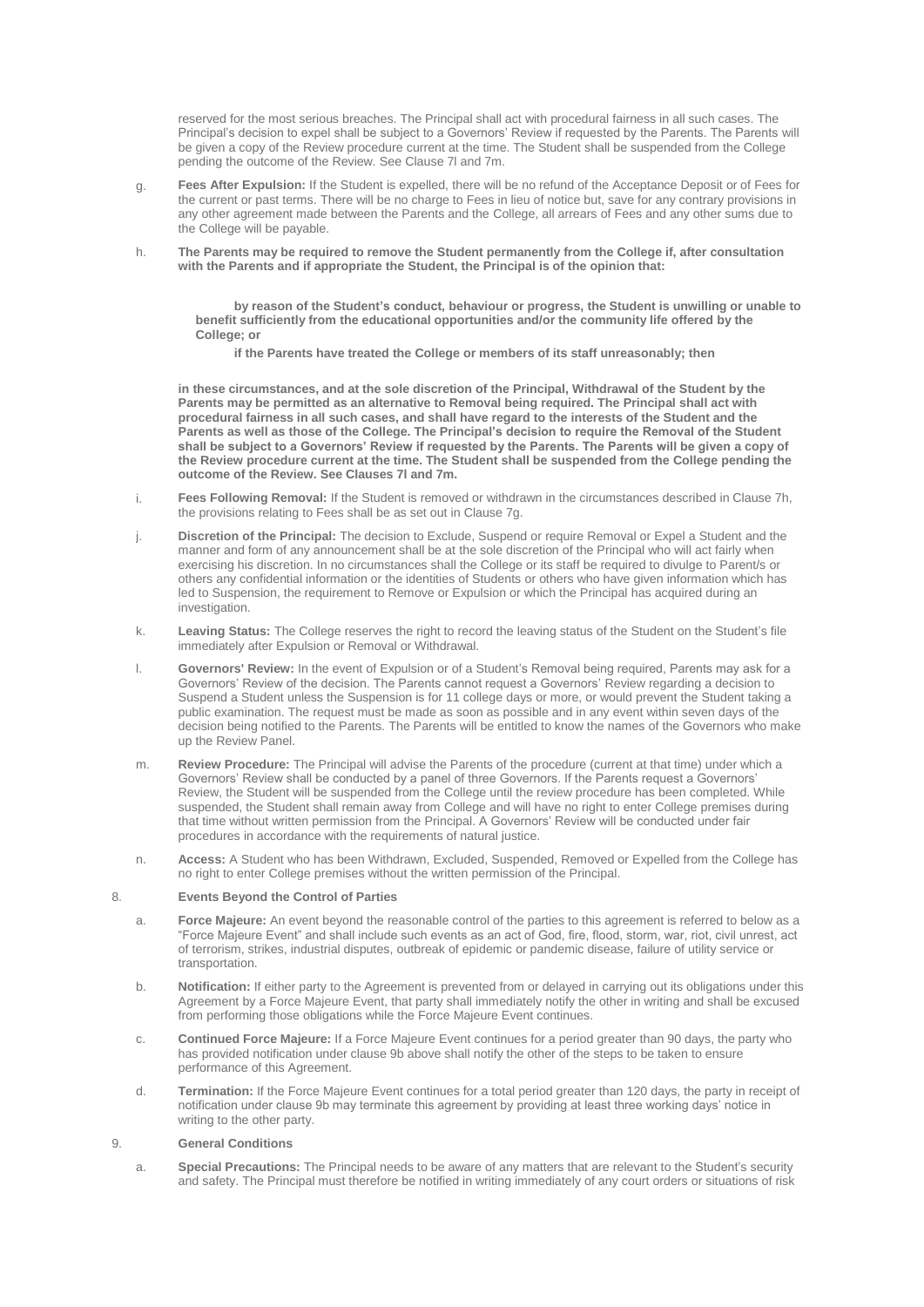in relation to a Student for whom any special safety precautions may be needed. A Parent may be excluded from the College premises if the Principal, acting in a proper manner, considers such exclusion to be in the best interests of the Student or of the College.

- b. **Leaving School Premises:** The College will do all that is reasonable to ensure that the Student remains in the care of the College during College hours but we cannot accept responsibility for the Student if he/she leaves the College premises in breach of College Rules or Regulations. The College is not legally entitled to prevent a student aged 16 years or over from leaving College premises during College hours.
- c. **Residence during Term Time:** The Student is required during term time and at weekends and half term, to live with the Parents or legal guardian or education guardian acceptable to the College. The Principal must be notified in writing immediately if a Student will be residing during term time under the care of someone other than the Parents.
- d. **Absence of Parents:** When both Parents will be absent from the Student's home overnight or for a 24 hour period or longer, the College requires, in writing, the name, address and telephone number for 24 hour contact of the adult who will have the care of the Student.
- e. **Liability and Insurances:** The College does not, unless there has been negligence or other wrongdoing, accept responsibility for accidental injury or other loss caused to the Student or the Parents or for loss or damage to property. The College undertakes to maintain those insurances which are prescribed by law. All other insurances are the responsibility of Parents including insurance of the Student's personal property whilst at the College or on the way to or from the College or on any College sponsored activity away from the College. The College does not accept the responsibilities of an insurance agent for any purposes connected with insurance taken out by Parents.
- f. **College Trips:** A variety of College trips will be provided for the Student. By signing the Acceptance Form or agreeing to be bound by these Terms and Conditions the Parents consent to the Student taking part in any educational visit. Educational visits which:

• require overseas travel; or • involve an overnight stay; or • occur during a weekend or School vacation; or involve some element of high risk or adventure activity

will be subject to a separate agreement. The cost of such a visit will be payable in advance. The Student shall be subject to College discipline in all respects whilst engaged in an educational visit. All additional costs (such as medical costs, taxis, air fares, or professional advice) incurred to protect the Student's safety and welfare, or to respond to breaches of discipline, will be added to the fees invoice. The College reserves the right to prevent the Student from taking part in an educational visit while overdue fees remain unpaid.

- g. **Transport:** The Parents consent to the Student travelling by any form of public transport and/or in a motor vehicle driven by a responsible adult who is duly licensed and insured to drive a vehicle of that type.
- h. **Conduct of Parents:** The Parents will behave appropriately when on College premises. This includes complying with the College's Rules and Regulations currently in force in relation to parking within College grounds.
- i. **Photographs:** By signing the Acceptance Form or agreeing to these terms and conditions the Parents consent to the College obtaining and using photographs or images of the Student for:
	- use in the College's promotional material such as the prospectus, the website or social media;
	- press and media purposes:
	- educational purposes as part of the curriculum or extra-curricular activities.

We would not disclose the home address of the Student without the Parents' consent.

- j. **Request for confidentiality:** The Parents may ask Us to keep information about the Student confidential. For example, You may ask Us to not use photographs of the Student in promotional material or ask Us to keep the fact that the Student is on the College roll confidential. If the Parents would like information about the Student to be kept confidential, they must immediately contact the Principal in writing, requesting an acknowledgment of their letter.
- k. **Students' Personal Property:** The Student is responsible for the security and safe use of all his/her personal property including money, mobile electronic devices, locker keys, watches, computers, musical instruments and sports equipment and for property lent to them by the College. The Student is responsible for ensuring that all such property is clearly marked with their name. The Student is responsible for the safe condition and use of all electrical appliances which they bring on to college premises.
- l. **Complaints:** Any question, concern or complaint about the pastoral care or safety of a student or any educational issue or other matter connected to the College must be notified to the College as soon as is practicable. A complaint about any matter of College policy or administration not involving an Expulsion or Removal of the Student must be made in accordance with the College's published complaints procedure, a copy of which is available on request. Every reasonable complaint shall receive fair and proper consideration and a timely response.
- m. **Progress Reports:** The College monitors each Student's progress and, at least thrice a year, Parents will receive a report either in writing or at a meeting with the subject teachers.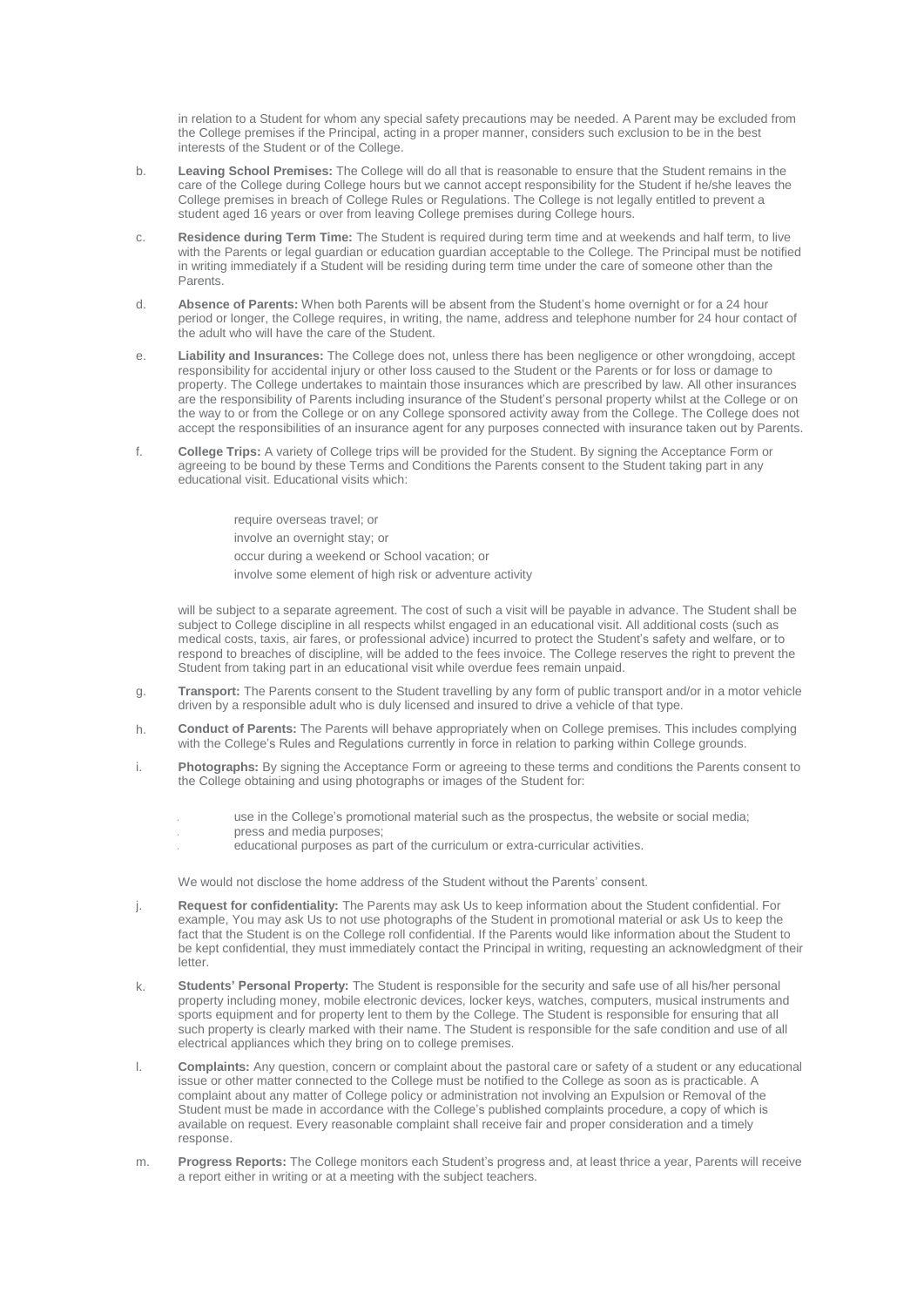- n. **Learning Difficulties:** The College will do all that is reasonable to detect and deal appropriately with a learning difficulty that is considered to be a 'special educational need'. Parents will be notified if it appears that formal assessment by an educational psychologist is advisable or the Student is falling behind with studies. A formal assessment can be arranged by the College at the Parents' expense, or by the Parents.
- o. **Information about Learning Difficulties:** The Parents must notify the Principal in writing if they are aware or suspect that a Student (or anyone in his or her immediate family) has a learning difficulty and the Parents must provide the College with copies of all written reports and other relevant information. The Parents will be asked to withdraw the Student, without being charged Fees in lieu of notice if, in the professional judgement of the Principal and after consultation with the Parents and with the Student (where appropriate), the College cannot provide adequately for a Student's special educational needs. Additional support teaching provided by the College may be charged as an extra.
- p. **Testing for Drugs and Substances:** The Principal may at any time when grounds for suspicion exist, give the Student the opportunity to provide a biological sample under medical supervision to test for the use of illegal drugs or to provide a sample of breath to test for alcohol consumed in breach of College rules or policy. Such samples will not form part of the Student's permanent medical record.
- q. **Confidentiality:** The Parents authorise the Principal to override their own and (so far as they are entitled to do so) the Student's rights to confidentiality, and to impart confidential information on a "need to know" basis where necessary to safeguard or promote the Pupil's welfare or to avert a perceived risk of serious harm to the Student or to another person at the College. In some cases, members of staff may need to be informed of any particular vulnerability the Student may have. The College reserves the right to monitor the Student's use of e-mail, the internet and mobile electronic devices. See also the College's policy on acceptable use of IT and e-mail. The Parents consent to the College making enquiries of the Student's previous schools for confirmation that all sums due and owing to such schools have been paid. The Parents also consent to the College informing any other school or educational establishment to which the Student is to be transferred if any Fees of this College are unpaid.
- r. **Examinations, Reports and References:** The College will enter a Student's name for an examination if the Principal is satisfied that such is in the best interests of the Student. The Principal may, after consultation with the Parents and the Student decline to enter the Student's name for a public examination if, in the exercise of his professional judgement, the Principal considers that by doing so the Student's prospects in other examinations would be impaired and/or if the Student has not prepared for the examination with sufficient diligence, for example, because the Student has not worked or revised in accordance with advice or instruction from the Student's tutors. Information supplied to the Parents and others concerning the progress and character of a Student and about examination, further education and career prospects and any references will be given conscientiously and with all due care and skill but otherwise without liability on the part of the College. Where Parents are separated or divorced, reports and other information will be sent to the person with whom the Student normally resides. Duplicate reports will be sent on written request only.
- s. **Intellectual Property:** Where the Student, in conjunction with any member of staff, creates anything (including a work, a design, or goodwill) (a **Work**) in respect of which any intellectual property (including copyright, design rights, patents, database rights or the right to sue for passing off) (**Intellectual Property Rights**) exist, the College reserves all its Intellectual Property Rights in respect of that Work. The Parents consent for themselves and (so far as they are entitled to do so) on behalf of the Student, to the College retaining the Student's original work until, in the professional judgement of the Principal, it is appropriate to release the work to the Student. We will take reasonable care to preserve the Student's work undamaged but cannot accept liability for loss and damage caused to this or any other property of the Student by factors outside the direct control of the Principal or staff.
- t. **Information for parents:** We provide parents of prospective students with information about the College and the educational services we provide in good faith. This information may be contained in the College's prospectus/website/ promotional literature or in statements made by staff or students during a visit or an open day. If the Parents wish to take account of the information provided to them when deciding whether to enter into this agreement they should seek specific confirmation from the Principal that the information is accurate before returning a completed acceptance form to the College.
- u. **Third Party Rights:** Only the College and the Parents are parties to this contract. Neither the Student nor any third party is a party to this contract and shall not have any rights to enforce any term of it. This contract is for the provision of education for the Student named on the Acceptance Form and not for any other child including siblings of the Student.
- v. **Data Protection:** By signing the Acceptance Form or by agreeing to be bound by these Terms and Conditions the Parents on behalf of themselves and so far as they are able on behalf of the Student consent as far as is required under data protection law to the College processing personal information including financial information relating to the Parents and sensitive personal information relating to the Parents and / or the Student as is deemed necessary for the legitimate purposes of the College. If you would like further information about how the College processes personal information, please see our privacy statement document which is published on our website. The following **Data Protection Information Notes** explain the purposes for which we process personal information.
	- 1. The College holds information about you and your child including exam results, parent and guardian contact and financial information and details of medical conditions. That information is kept electronically on the College's information management system or manually in indexed filing systems.
	- 2. These notes refer to the "processing" of information. "Processing" is a catch-all term and means obtaining or recording information or carrying out any operation on the information such as storing or using the information or passing it on to third parties.